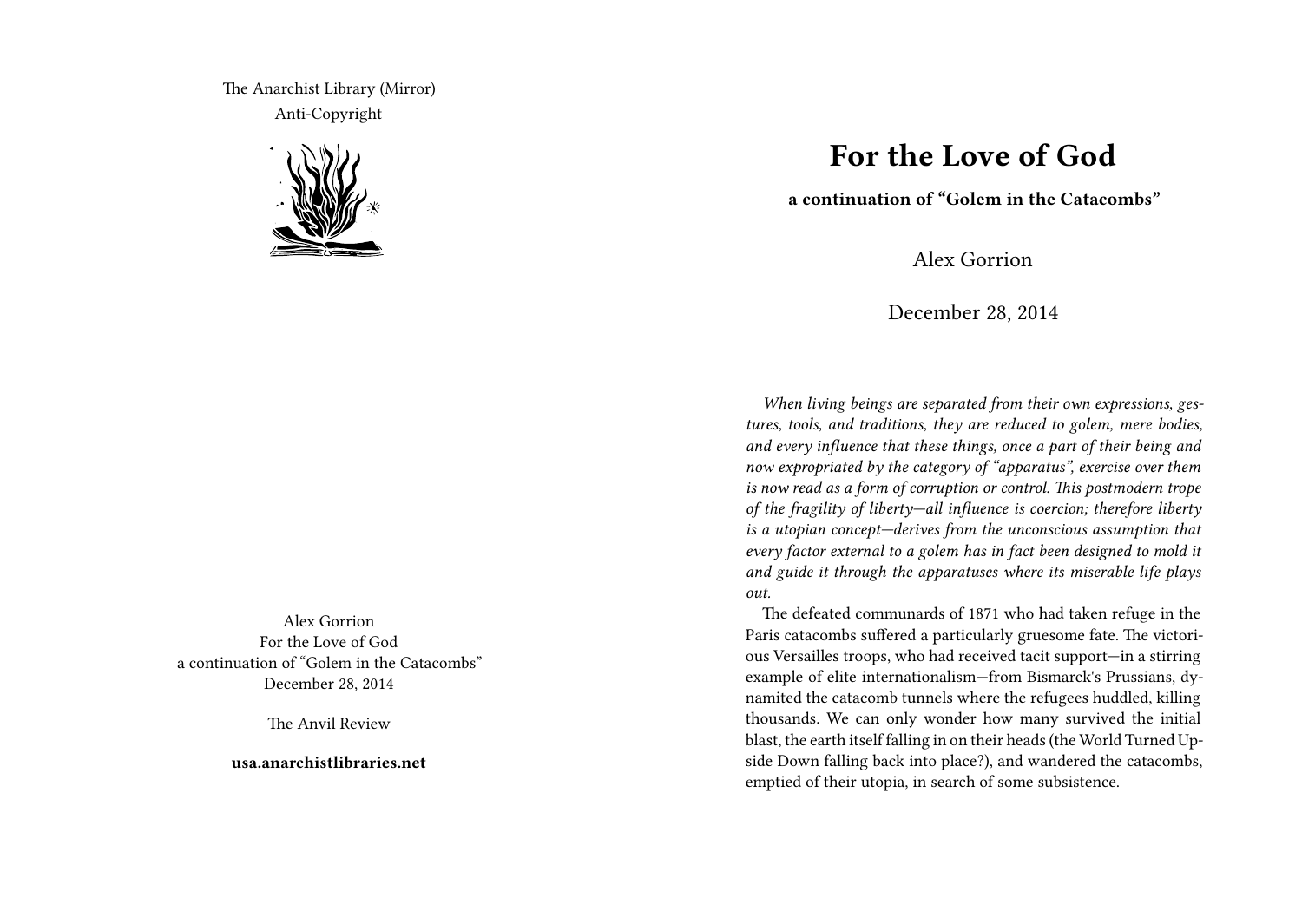Later, the Sacré Cœur was built on the butte of Montmarte, the proletarian neighborhood where the insurrection began and where one of the key battles took place in the suppression of the Commune. The extravagant penance, now a major tourist attraction, prevents us from returning to the site of our loss. Long before the science of urban architecture as social control, the Church knew construction as an act of war designed to finish off a defeated enemy, for le Sacre Couer was one of the last of a long lineage. The famous monastery at Mont-Saint-Michel was built atop the most important gathering place of the Gallic druids; unwitting lines of tourists pay it homage today with cameras in hand. Throughout South America, the oldest churches are to be found atop the *waka* of the Aymara or the sacred sites of other colonized peoples.

In literature, another kind of Church was built atop an earlier revolutionary defeat. Victor Hugo's monumental *Les Miserables* is set against the June Rebellion of 1832 (though it must also be read as a fruit of Hugo's troubled relationship with the revolution of 1848). And although Hugo, a leftist, is sympathetic with the revolutionaries, his is above all a tale of redemption. Marius and Cosette may marry and find happiness and security (in the tale's ethical grammar the latter is implicitly proffered as a precondition for the former) with Marius's upper-class family (and, in the original novel, Jean Valjean's factory money), their youthful flirtation with insurrection overlooked. A questioned God smiles on them, revealing in the end His indubitable munificence, with the Happy Ending serving as proof of transformative forgiveness. In an earlier age, kings and tsars had to exercise general pardons—the Jubilee—to appear godlike. This new God need only save one soul—like the lottery winner or the pop star that rises alone out of crowds of miserable millions—to redeem Himself for the spectating masses.

*Les Miserables*' long run tells a sort of story about the rise and fall of modernity. The original novel sets the archetypes into play. Love conquers all and heroes find happy endings. Hugo, after all, needed to tack into a new wind after the massacres of '48. He was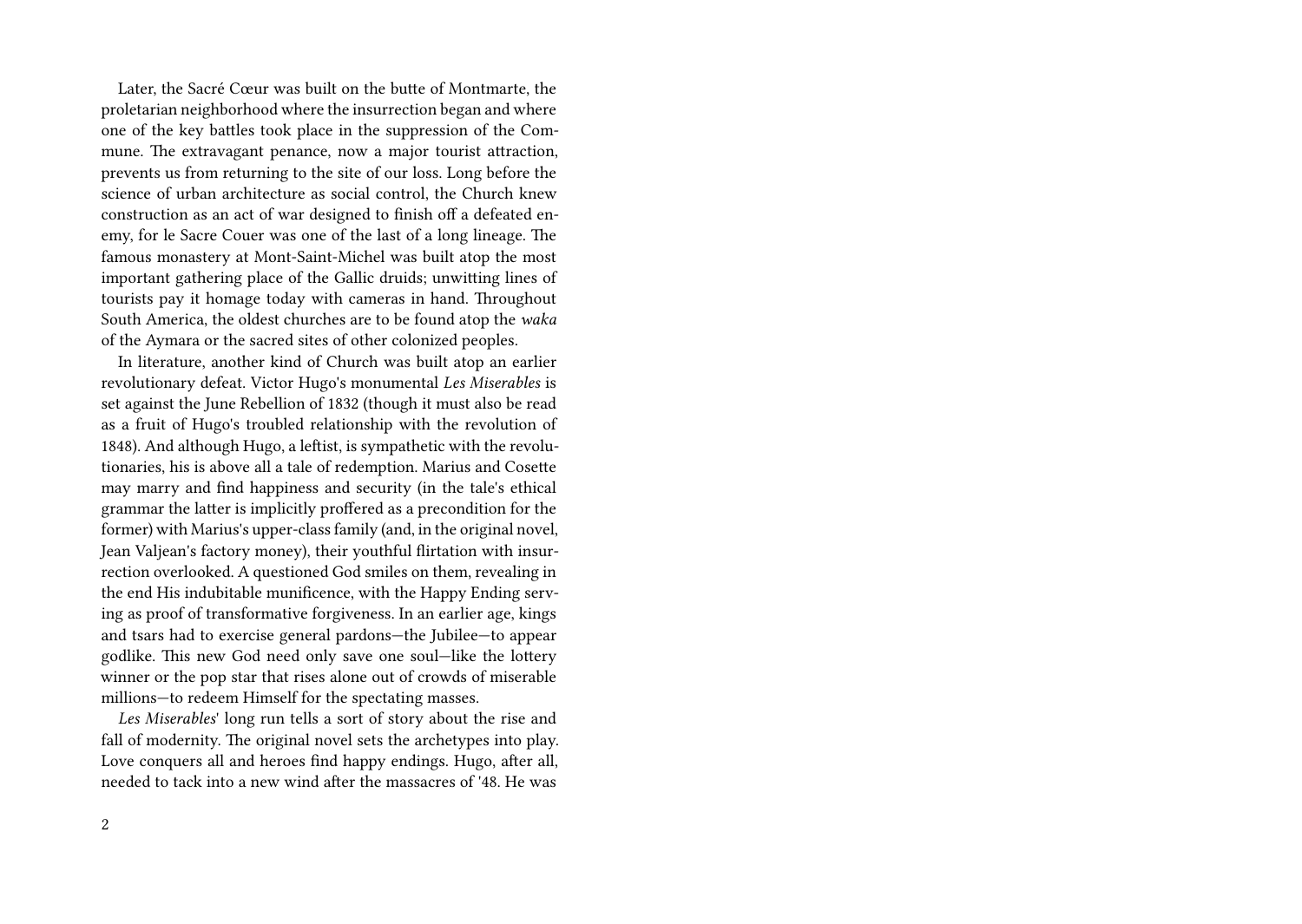part of a generation of writers who flirted with revolutionary ideas, only to abandon them when they were put into practice and used as weapons against the old order by "the wretched of the earth." A republican who tended towards pacifism, Hugo spoke out vehemently for the cause of equality and fraternity and even consorted with anarchists, yet he also helped to suppress the 1848 insurrection in Paris. Later, old Victor was not as active as many of his colleagues who would lend their pens to justify the repression of proles and pétroleuses after the Paris Commune. He nonetheless found the utility in a tactful separation between art and life, and class-climbing lovers would provide the perfect protagonists for the modern storyline.

*Les Miserables* the musical struck the perfect note for a new generation of sell-out artists and failed revolutionaries, remassified and forced to consume their own defeat. The most poignant song in Schönberg and Boublil's musical, opening in Paris and London before becoming a Broadway hit, is "Empty Chairs at Empty Tables." In the lines,

*Here they talked of revolution. Here it was they lit the flame. Here they sang about tomorrow And tomorrow never came.*

*[…]*

*Oh my friends, my friends, don't ask me*

*What your sacrifice was for*

*Empty chairs at empty tables*

*Where my friends will sing no more*

one can almost imagine a recent university graduate, newly thrust into the real world, surveying in his mind the halls in the Sorbonne where the students debated, or the meeting room in Chicago where SDS had their 1969 congress that would lead to the creation of an armed vanguard, back before the hammer fell.

It is the song of one who has participated in something transcendental, something real for the first time in his life, only to lose it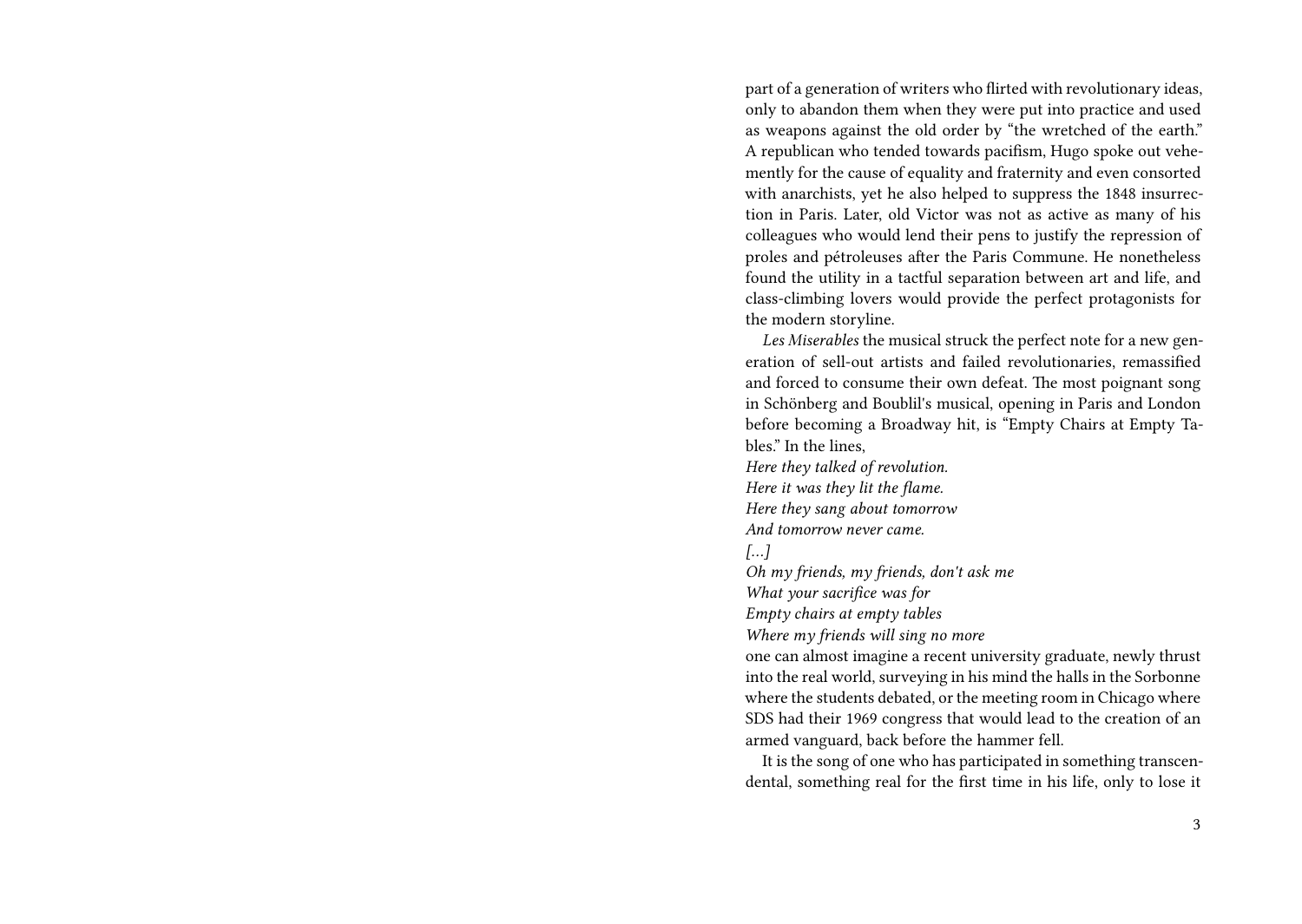because the community it was born in has been swept away, the other communards either shot down (as in 1832) or robbed by the Spectacle and the prisons (as were the Weathermen and their less mediatic contemporaries). The singer knows not how to find his way back and, re-enslaved by a cruel purgatory, can only blame the foolishness of his braver comrades for having tried to storm heaven.

Finally, the Hollywood remake with Russell Crowe and Hugh Jackman proving—at times painfully—that today's actors can still sing and dance, closes the cycle. Passing through the crass cultural cannibalism of the last years, with which every narrative that ever enjoyed an ounce of success is retailored for the silver screen in a desperate bid to continue producing without creating anything original, *Les Miserables*' love story—at a time when the romantic narrative must arm itself with witty cynicism or worldly nuance to rise above its festering limitations—comes off as antiquated and trite. It must hide behind a grandiose production and the outsider antics of Sascha Baron Cohen and Helena Bonham Carter because it is simply too weak to carry the plot, though in the original musical it is clearly identified as the principal narrative thread, all of Hugo's other subplots and digressions abandoned without hesitation.

The excitement of the insurrection is far more moving than the romance, and here we find another important theme. Of necessity the Spectacle presents us with increasingly numerous renditions of revolution, from *Fight Club* to *Robin Hood*. To serve as operations of recuperation, some of these revolutions defeat themselves through extremism, providing a cautionary moral tale against putting ideals into practice. Others attack one aspect of power, say the banks, while reinforcing another, like patriarchy, and yet others succeed by piercing the conspiracy, revealing the truth, and allowing the peaceful masses or the good institutions to make everything right, leaving the actual transformation to play out off camera. How is the rebellion of 1832 recuperated?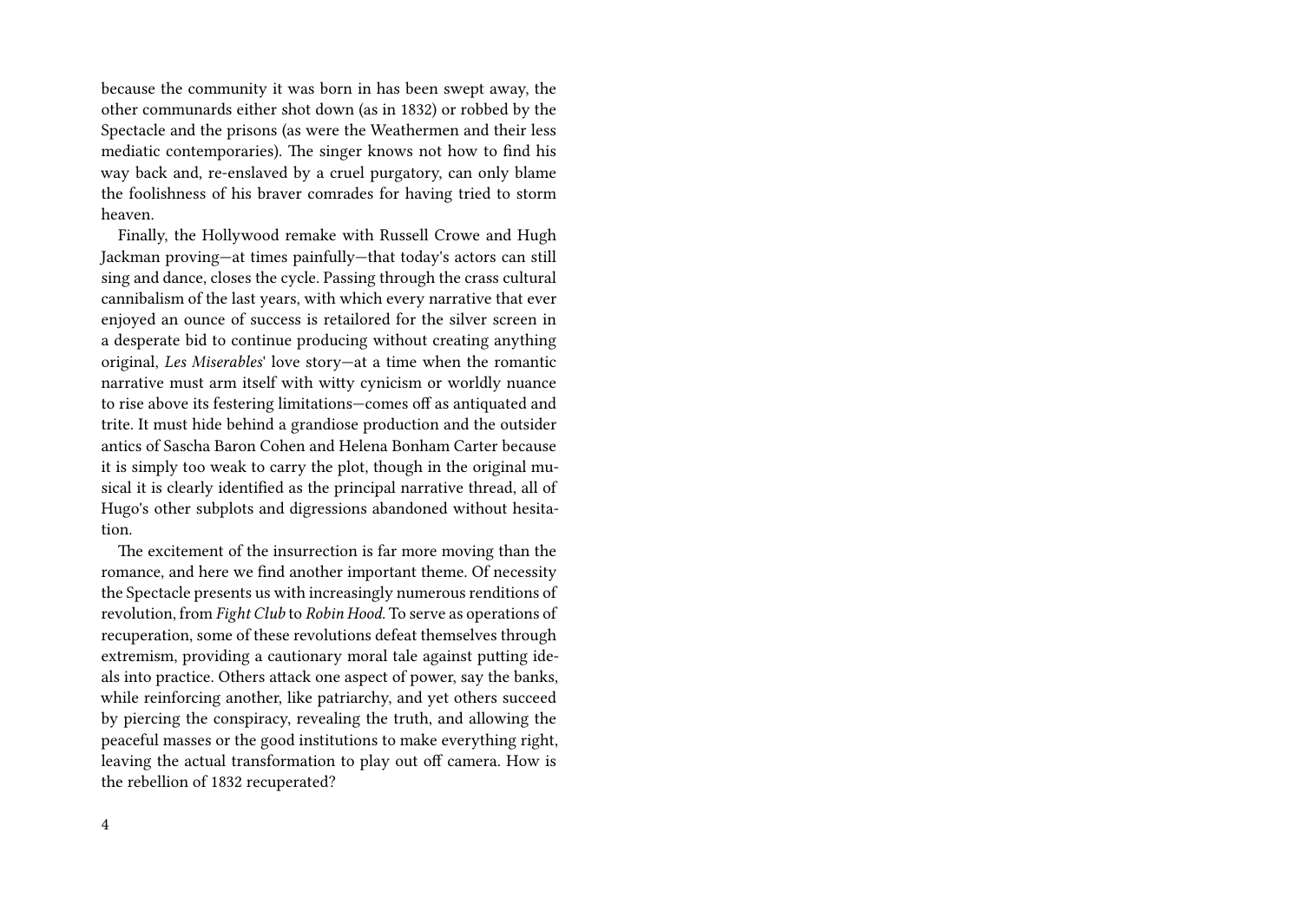along with the rite to assuage our doubts, just as the last grandiose song in a bad musical tries to divert our dissatisfaction.

But the body cannot walk to the spirit any more than the spirit can wish itself a body.

Work continues, disappointments stack up, hairs go grey and bellies flab, the tables and chairs where we sat in our passionate debates empty out, the street that was a bonfire is an apparatus again and the memory no longer seems worthy of passing on because of the inarticulate confusion it provokes in us. Yet the sense of something greater, immediate and unreachable, something that gives us courage, that could wrap us in the strongest of embraces and protect us through death or defeat, mocks us from all directions.

This question is difficult to answer, just as today's spectators might have a hard time placing the story's defeated revolution in the genealogy of their current liberty. The same problem crops up in other films about freedom. William Wallace fights against an evil king—the bad kind of authority—and the voiceover in the final scenes assures us that the Scots eventually won their freedom, a fact that their recent opportunity to vote on independence can only confirm. In one of Mel Gibson's remakes of *Braveheart, Patriot*—the one set during the American Revolution—the relation between the heroic struggle portrayed and the audience's consequent lack of need to struggle is even more obvious. But what about an attempted political revolution in 19th century constitutional France? On the one hand, the dissidents' decision to take up arms is an admirable flaw, when they really all should have just married well and joined high society. On the other hand, their rebellion is presented as an idealistic spirit—most purely embodied by Gavroche, the fearless child—that we are meant to believe eventually triumphed, though it can be carried on just as easily by the final scene's marching masses as by armed insurgents.

What makes up for the story's ambiguity with regards to revolution is the parallel plot of redemption. The State is redeemed in Javert's mercy, the Church is redeemed in Bishop Myriel, and the bourgeoisie are redeemed as the guarantors of Marius and Cosette's eventual happiness (suggesting a curious window on the American Founding Fathers' replacement of Locke's "property" with "the pursuit of happiness").

*Do you hear the people sing Lost in the valley of the night? It is the music of a people Who are climbing to the light. For the wretched of the earth*

*There is a flame that never dies. Even the darkest night will end And the sun will rise.*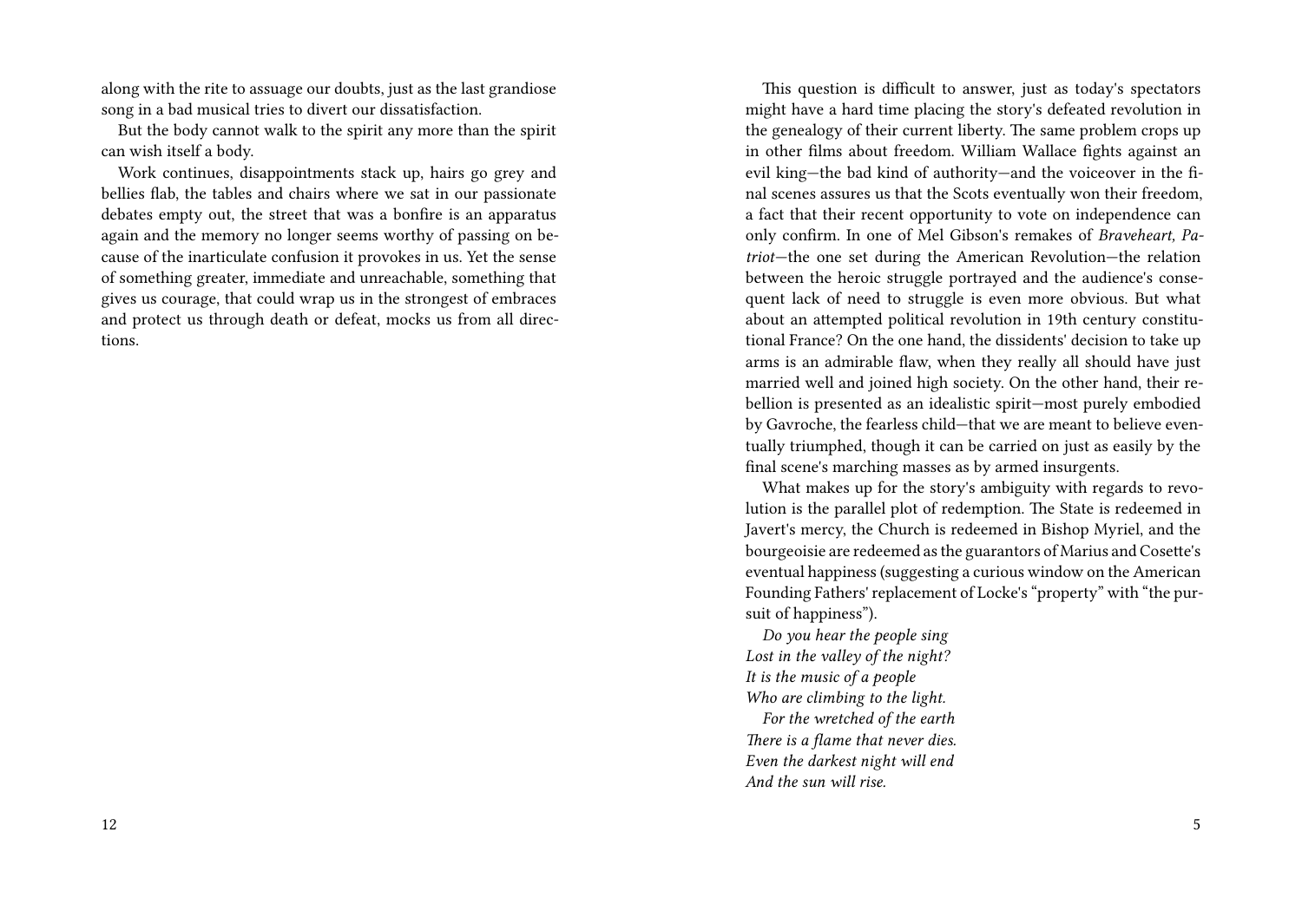*They will live again in freedom In the garden of the Lord. They will walk behind the plough-share, They will put away the sword. The chain will be broken And all men will have their reward. Will you join in our crusade? Who will be strong and stand with me? Somewhere beyond the barricade Is there a world you long to see? Do you hear the people sing? Say, do you hear the distant drums? It is the future that they bring When tomorrow comes!*

The Christian moral—wait, pray, and all will be well—comes through in the final song. And the presence of that moral in the three generations of the telling, at the adolescence, decadence, and twilight of modernity, suggests a continuity that is both obvious and inadmissible.

I don't know how the tale was received by its original audience, but by the third telling, the love that holds up the contradictions in the narrative structure of *Les Miserables* is not the cupidic escapism of its young paramours, but the love of God that provides transcendental weight to the promise of redemption, overwhelming the failed, forgotten revolution's promises of transcendence.

We can argue, and with good reason, that during the Enlightenment science replaced Christianity as the religion of the State. We should not, however, forget Christianity's paradoxical persistence. It is a key force in nationalist movements from Ukraine to Venezuela, and an important tool for turning exploited populations against revolution, winning obedience to state authorities, extending capitalist property relations around the world. In South America and Africa in particular, Christian missionaries serve in many ways as advance scouts for logging and mining companies. rush of clemency, like the kiss of the papal ring? Giving themselves over to the advances of the long-shunned State, did they suddenly find themselves in the presence of God, as Winston Smith finally found Big Brother?

With the invention of the golem, spiritual matters should have been put to rest. The living world has been utterly destroyed, ground to dust, and our new bodies—our new selves—are made from that dust, constructed in arrangements that suit the needs of power and set to play in a Garden of Eden that is really just one big factory. How could cyborgs dream? Yet dream we do, and become depressed, and sometimes go off the deep end and paint the canvass of our misery with a red more real than acrylic tones can simulate (guns will be blamed, though fortunately in the last few years the disarmed nations have increasingly belied this allegation with enthusiastic uses of knives and automobiles).

I know very little about the old Buddhist states, but I can imagine that if they had grown to install a world system metaphysically organized atop the opposite pole in a similar mind/matter dichotomy, with a capitalism that measured accumulations of peace and duty rather than trade and production, eventually the body—that misleading shadow of the false physical world—would reassert itself and require more archaic institutions of state authority to coddle and distract its longings, always in a sphere that did not intersect with matters of the spirit.

So it is today. The golem still dream and cry—but if they are fabricated beings made of the dust of the old world, perhaps Democritus went awry in looking for the atom in the too-small-to-see, for if even dust contains dreamings the atom must be the universe itself—and they must be given something great and out of reach to love and to fear. The subjects of state power are no longer living beings, and there is a cathedral built atop each of our past defeats. To pay homage we are told we must walk in through the doors. On arrival we're not sure it's what we were looking for but we mouth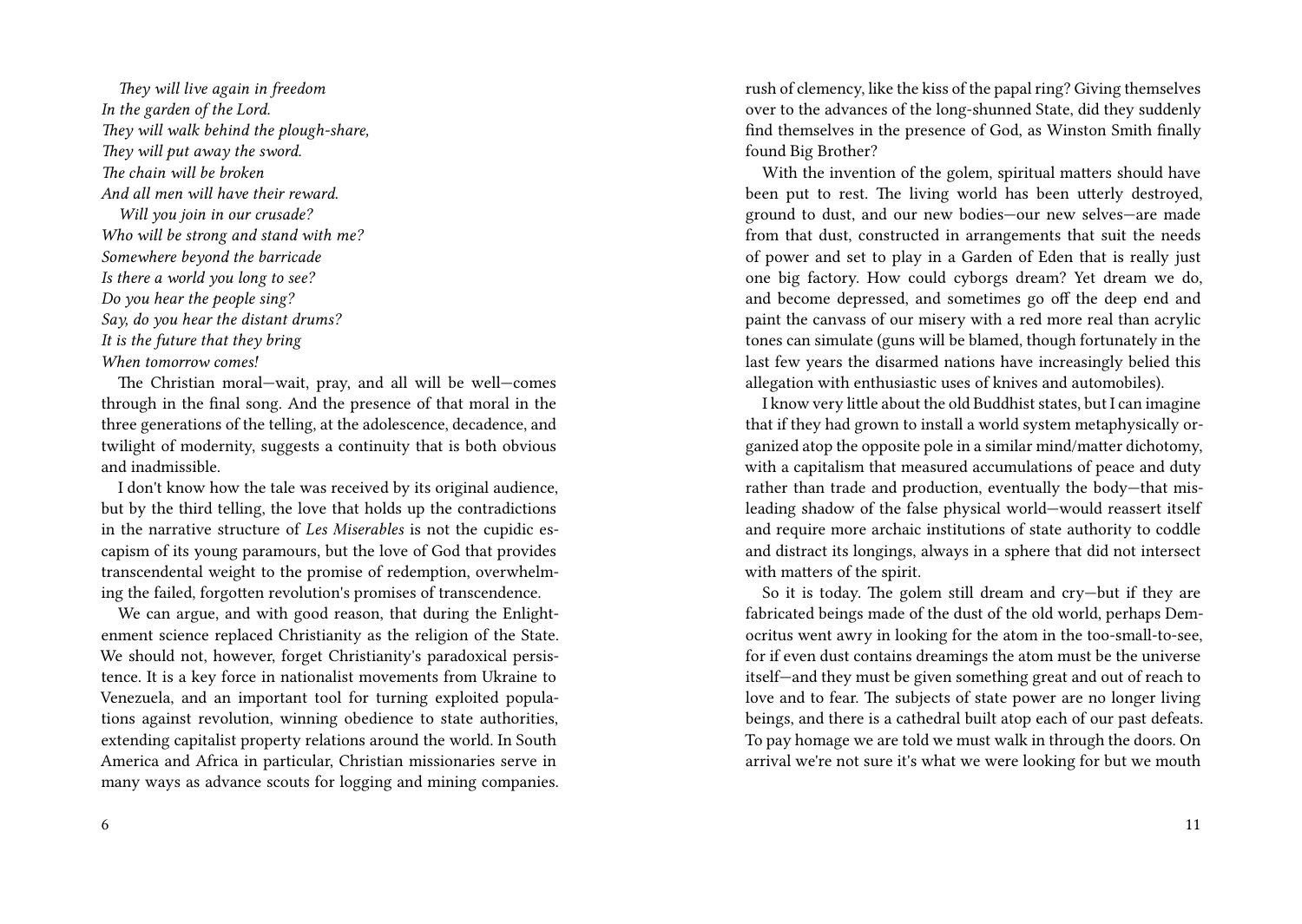A slow learner, I finally decided it was a mistake to try to have a reasonable conversation with him. I will never know what happened to that truck driver in prison, why he hated himself, and to what extent the corruption of his socialist former comrades affected him, but it seemed clear that Christianity mediated it for him. Love of God as hatred of self and hatred of society, but also as an opportunity to do good in a safe, non-projectual way that requires no emotional risk, since the end is already written. Without that, I doubt he would have been able to function as a productive member of society.

Who can doubt that Christianity today is both innovative and on the cutting edge of social control, when they consider the great currency that Christianity has among the mad and insane? While the pills that are meant to regulate the emotional unreliability of the golem remain imperfect, the opiate of religion succeeds in redeeming millions of depressives and psychotics, casualties of capitalism who would otherwise turn to a destabilizing lunacy, as socially useful subjects. After all, good Christians may play out their paranoid persecution fantasies while faithfully serving as snitches, taxpayers, workers, and soldiers. Faith can be the release for their madness, a belief in human evil as the non-heretical expression of a manichean nihilism, and they never need to see the inside of an asylum.

The simultaneity of a Christian modality of power with the modality of scientific social control is also evident in the affective allegiance that can only exist for the subjects of a totalitarian state. Even in this age of scientific rationalism, people can experience a transformative rapture when they surrender themselves to the absolute power of a bureaucratic institution.

In the abstract this hypothesis, or any other that could ascribe such passion to a bureaucracy, seems doubtful. But imagine what it was like for the arrestees of the Greenscare, locked up in the dungeons of the State, their entire future in the hands of the FBI. When they broke and agreed to become snitches, did they feel the warm And Christianity's close cousin, Islam, is effectively building states throughout Africa and Asia in places where European colonialism failed to do so.

Anarchists in this century do not talk as much about religion as an animating force for the apparatuses of control, and if we do, we tend to understand it as a force in the lives of people who have not progressed as far in their civilizational development, whether the backwater under the microscope is South Carolina or Kenya.

We might speak of two distinct figures that represent the exploited during the Christian and then the scientific phases of capitalist accumulation; the zombie who is enchanted and set to work and the golem who is constructed by its master, made of broken material, simple dust. Christianity simply robs people's souls to turn them into workers, confounding its slaves or holding them captive to metaphysical blackmail, while scientific power gives the masters an architectural control over the environment and reproduction of their subjects, not merely enslaving them but creating them out of whole cloth.

But this progression of distinct phases owes too much to the fundamental eschatology that Christianity and Western science share. In practice, the two modalities of power operate simultaneously. In a platonic world where body and spirit have been alienated, in a Christian world where the body has been shamed and the spirit captivated, in a capitalist world where the body has been enslaved and the spirit has been banished, and in a scientific world where the body has been mechanized and the spirit disproved, the apparatuses of control lack an *animus*.

They (by which I suppose I mean the conduits of apparatuses that exist to evaluate other apparatuses) can measure the power that flows between the conduits and captives of a given apparatus, binding and differentiating them. But they are also aware of the limits of a captive's identification with their apparatus, a certain melancholy among conduits that acts like friction, decreasing their conductivity and even halting production. And they have seen cases